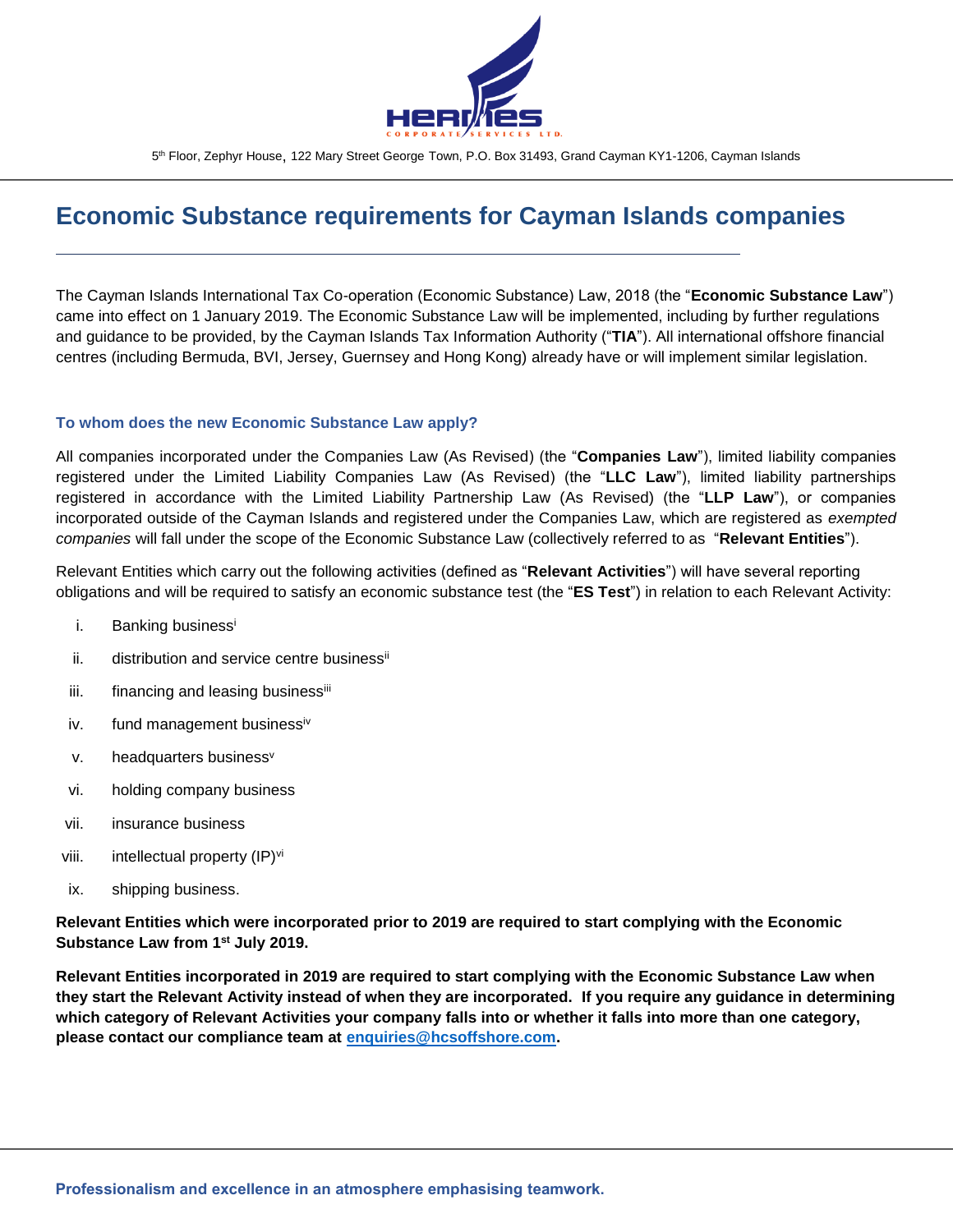

## **Which Cayman entities are not affected by the Law?**

- i. an entity that is an 'investment fund', or an "investment vehicle";
- ii. an entity that is 'tax resident' outside of the Cayman Islands;
- iii. an exempted limited partnership (ELP);
- iv. an entity that is a trust company.

#### **Main Requirements and Obligations of the Economic Substance Law**

**1. Relevant Entities are required to satisfy an ES Test with respect to each Relevant Activity carried out by them.** Section 4 of the Economic Substance Law sets out the two (2) specific requirements which have to be met in order to satisfy the ES Test, as follows:

- 1) The Relevant Entity is required to conduct Cayman Islands core income generating activities ("**CIGAs**") in relation to that Relevant Activity. CIGAs are defined as being activities which are of central importance in terms of generating income and which are being carried out in the Cayman Islands. Specific examples of such activities are included for each Relevant Activity. For example, in relation to fund management business, such activities include making investment decisions (i.e. regarding holding or selling investments), calculating risk and reserves, making decisions on currency or interest fluctuations and hedging positions, preparing reports or returns, or both, to investors or to the Cayman Islands Monetary Authority ("**CIMA**"), or both. In relation to headquarters business, such activities include making relevant management decisions, incurring expenditures on behalf of group entities, and coordinating group activities. In relation to intellectual property business, such activities include research and development and/or branding, marketing and distribution, and in certain cases making strategic decisions and managing (as well as bearing) the principal risks related to development and subsequent exploitation of the IP, to acquisition by third parties and subsequent exploitation and protection of the IP, and/or carrying on the underlying trading activities through which IP rights are exploited.
- 2) The Relevant Entity is required to be directed and managed in an appropriate manner in the Cayman Islands in relation to that Relevant Activity. The specific requirements with respect to management are:
	- i. the board of directors, as a whole, should have the appropriate knowledge and expertise to discharge its duties as a board of directors<sup>vii</sup>;
	- ii. meetings of the board of directors should be held in the Cayman Islands at adequate frequencies given the level of decision making required;
	- iii. during a meeting of the board of directors a quorum of directors should be present in the Cayman Islands for such meetingsviii;
	- iv. the minutes of the meetings of the board of directors should record the making of strategic decisions at the meeting; and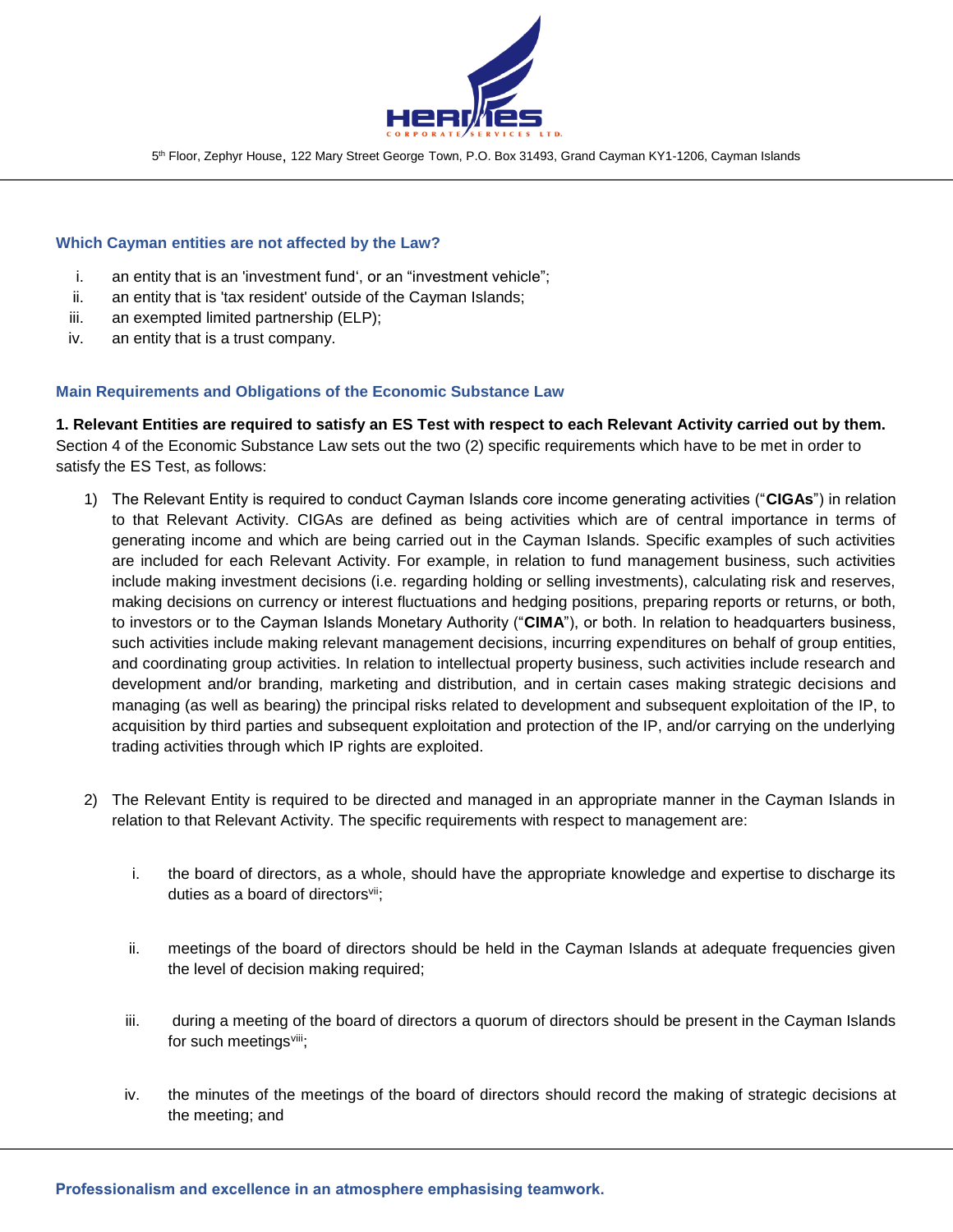

v. the minutes of all meetings of the board of directors and appropriate records should be kept in the Cayman Islands.

Having regard to the level of relevant income derived from the Relevant Activity carried out in the Cayman Islands:

- a) the books of the Relevant Entity should record an adequate amount of operating expenditure incurred in the Cayman Islands;
- b) the Relevant Entity should have an adequate physical presence (including maintaining a place of business or plant, property and equipment) in the Cayman Islands; and
- c) the Relevant Entity should have an adequate number of full-time employees or other personnel with appropriate qualifications in the Cayman Islands.

*Service Provider Arrangements* - The Relevant Entity may also satisfy the ES Test if its CIGAs are conducted by another person in the Cayman Islands, provided that the Relevant Entity is able to monitor and control the carrying out of the CIGAs by such other person. Service provider arrangements may therefore be used for purposes of maintaining a sufficient physical presence in the Cayman Islands. **If you require assistance in putting in place services, staff and office space to satisfy the ES Test, please contact our compliance team at [enquiries@hcsoffshore.com.](mailto:enquiries@hcsoffshore.com)** 

# **Annual Reporting**

**2. Relevant Entities are required to report to TIA on an annual basis.** Relevant Entities will be required to notify the TIA annually<sup>ix</sup> as (i) to whether or not they are carrying on one or more Relevant Activities, (ii) if any portion of the gross related income is taxed in any jurisdiction outside of the Cayman Islands<sup>x</sup>, and (iii) the date of the end of their financial year. Relevant Entities will also be required, within twelve (12) months after the end of each financial year commencing on or after 1 January 2019<sup>xi</sup>, to make a detailed annual report to the TIA<sup>xii</sup> regarding any Relevant Activities carried out during the year, which will include information with respect to income, assets, expenses, location of the business in the Cayman Islands, employees, CIGAs, information with respect to the group (if applicable), as well as certain other information if the Relevant Activity is defined as a high risk intellectual property business. In addition, the TIA has authority to request further information and the Relevant Entities have an obligation to provide such further information, and also retain all records related to the economic substance test for a period of six (6) years.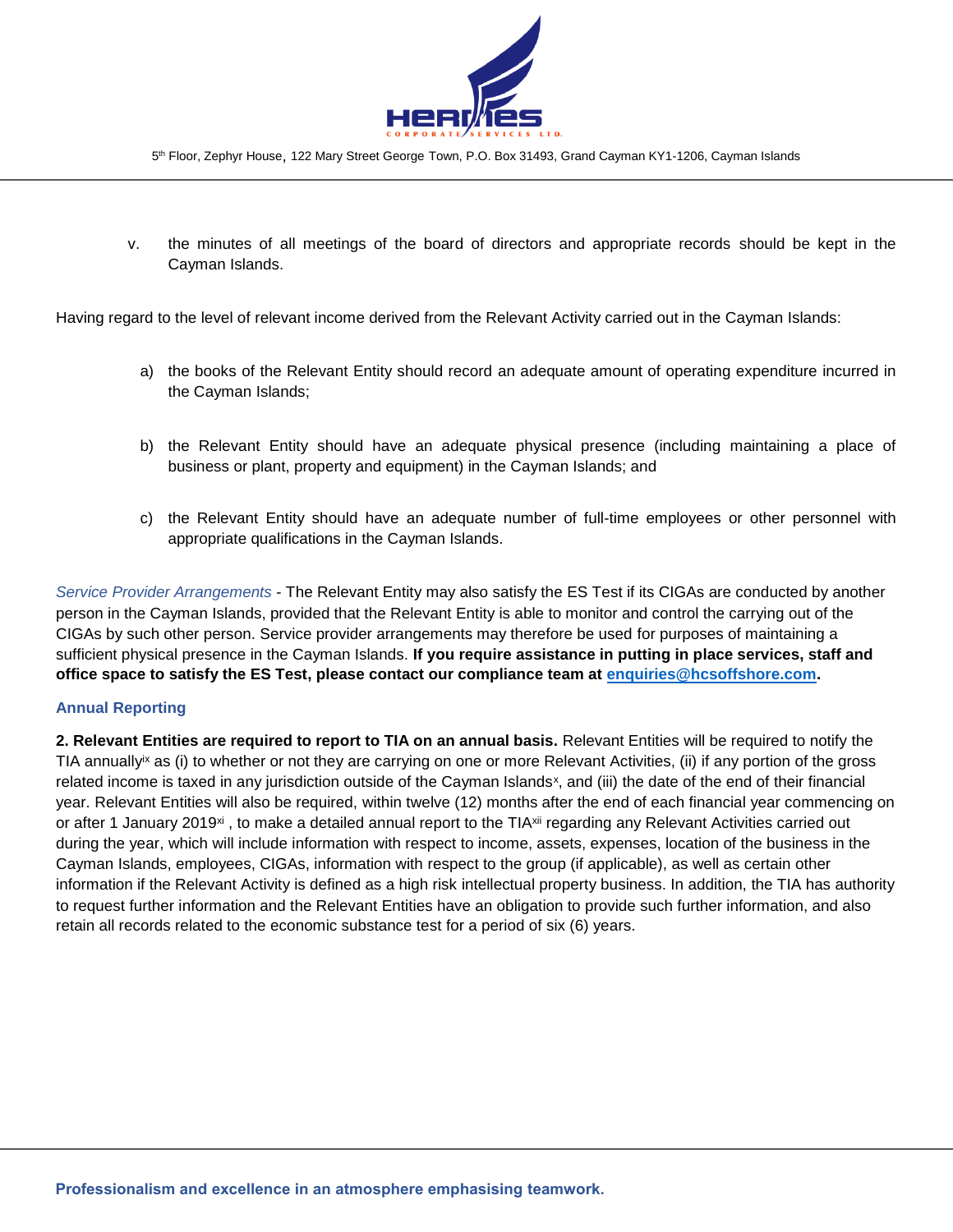

## **Penalties for Non-compliance**

l

# **Relevant Entities which fail to report or provide information or are deemed by TIA not to satisfy the economic substance test will be sanctioned.**

If a Relevant Entity fails, in the determination of the TIA, to satisfy the economic substance test for a financial year, TIA will issue a notice to that effect<sup>xiii</sup>, advise the Relevant Entity of what actions would be required, and impose a penalty of CI\$10,000 (approximately USD\$12,200), to be paid within twenty-eight (28) days after the date of issue of the notice. If the TIA determines that such Relevant Entity has failed the economic substance test for the following year as well, then a further notice with an increased penalty of CI\$100,000 (approximately USD\$122,000) is issued and a report is filed by the TIA with the Registrar of Companies (which is then required by law to apply to the Grand Court to have an order issued against the Relevant Entity or have it declared defunct<sup>xiv</sup>). The TIA's decisions are subject to appeal<sup>xv</sup>.

Directors, managers or managing members of Relevant Entities may also be liable for offenses, including in case of neglecting their duties<sup>xvi</sup>. Finally, persons failing to provide information upon a request by the TIA or which knowingly or wilfully alter, destroy or remove information commit an offence and are liable on summary conviction to a fine of CI\$10,000 (approximately USD\$12,200) or to imprisonment for a term of two (2) years, or to both<sup>xvii</sup>.

*This publication is not intended to be a substitute for specific legal advice or a legal opinion. It deals in broad terms only and is intended to merely provide a brief overview and general guidance only. For more specific guidance on how satisfy the ES Test in relation to your company, please contact our Compliance Team at enquiries@hcsoffshore.com.*

vi Intellectual property business means holding, exploiting or receiving income from intellectual property assets, i.e. an intellectual property right including a copyright, design right, patent and trademark.

<sup>&</sup>lt;sup>i</sup> Banking is defined by reference to Section 2 of the Cayman Islands Banks and Trust Companies Law (2018 Revision), according to which banking is the business of receiving (other than from a bank or trust company) and holding on current, savings, deposit or other similar account money which is repayable by cheque or order and may be invested by way of advances to customers or otherwise.

ii Distribution and service centre business means either or both purchasing from an entity in the same group component parts or materials for goods or goods ready for sale, and reselling such component parts, materials or goods, and/or providing services to an entity in the same group in connection with the business outside the Cayman Islands.

III Financing and leasing means the business of providing credit facilities for any kind of consideration to another person but does not include financial leasing of land or an interest in land.

<sup>&</sup>lt;sup>iv</sup> Fund management means the business of managing securities as set out in paragraph 3 of Schedule 2 to the Securities Investment Business Law (2015 Revision) ("**SIBL**"), carried on by a Relevant Entity licensed under SIBL for an investment fund.

<sup>&</sup>lt;sup>v</sup> Headquarters business means providing, to an entity in the same group, senior management services, assumption or control of material risk for activities carried out, or the provision of substantive advice in connection with the assumption or control of risk.